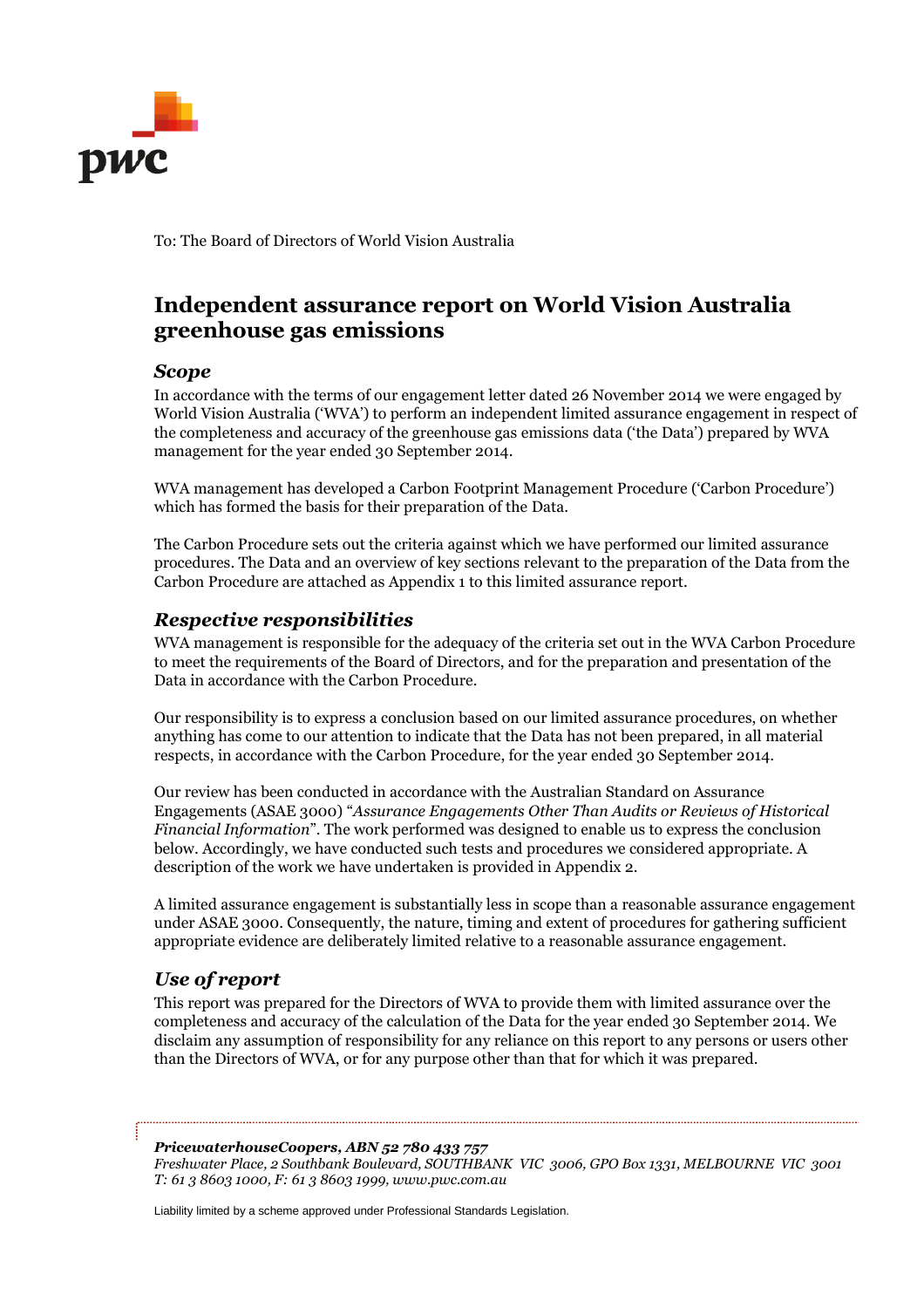

The limited assurance report may not be provided to a third party (including reference to or publication on a website) without our written consent. We may, at our discretion, grant or withhold our consent or grant it subject to conditions, including an acknowledgement by a recipient that the limited assurance report is not prepared with the interests of anyone other than the Directors of WVA in mind, and that we accept no duty or responsibility to any other party.

If WVA wish to include or refer to the limited assurance report on WVA's website, we reserve the right to approve the content and manner in which our limited assurance report is displayed, including any links thereto, and including a requirement that the limited assurance report may only be displayed in full, and no extracts made. We also reserve the right to include a statement to the effect that PwC has not been engaged to report on the integrity of the website or any information to which the limited assurance report may be hyperlinked.

### *Inherent limitations*

Non-financial data is subject to more inherent limitations than financial data, given both its nature and the methods used for determining, calculating and sampling or estimating such data.

We specifically note that WVA management has used estimates or extrapolated underlying information to calculate certain Data in accordance with the Carbon Procedure. Such Data is referred to as an estimate in Appendix 1.

In addition, the identification and reporting of Scope 3 emission sources are optional under globally accepted standards, and as such WVA management has used discretion in selecting which Scope 3 emission sources to include in the Data in accordance with the Carbon Procedure.

Because of the inherent limitations of any non-financial data and those limitations specified above, it is possible that fraud, error or non-compliance with the Carbon Procedure may occur and not be detected. A review is not designed to detect all instances of non-compliance of the Data with the Carbon Procedure, as it is limited primarily to making enquiries, primarily of the WVA management and applying analytical and other review procedures. The limited assurance conclusion expressed in this report has been formed on the above basis.

### *Conclusion*

Based on our review, which is not an audit, nothing has come to our attention that causes us to believe that the Data has not been prepared, in all material respects, in accordance with the Carbon Procedures for the year ended 30 September 2014.

Pomenated me Ceasing

PricewaterhouseCoopers

Nadie Cente

Nadia Carlin Melbourne Partner 6 January 2015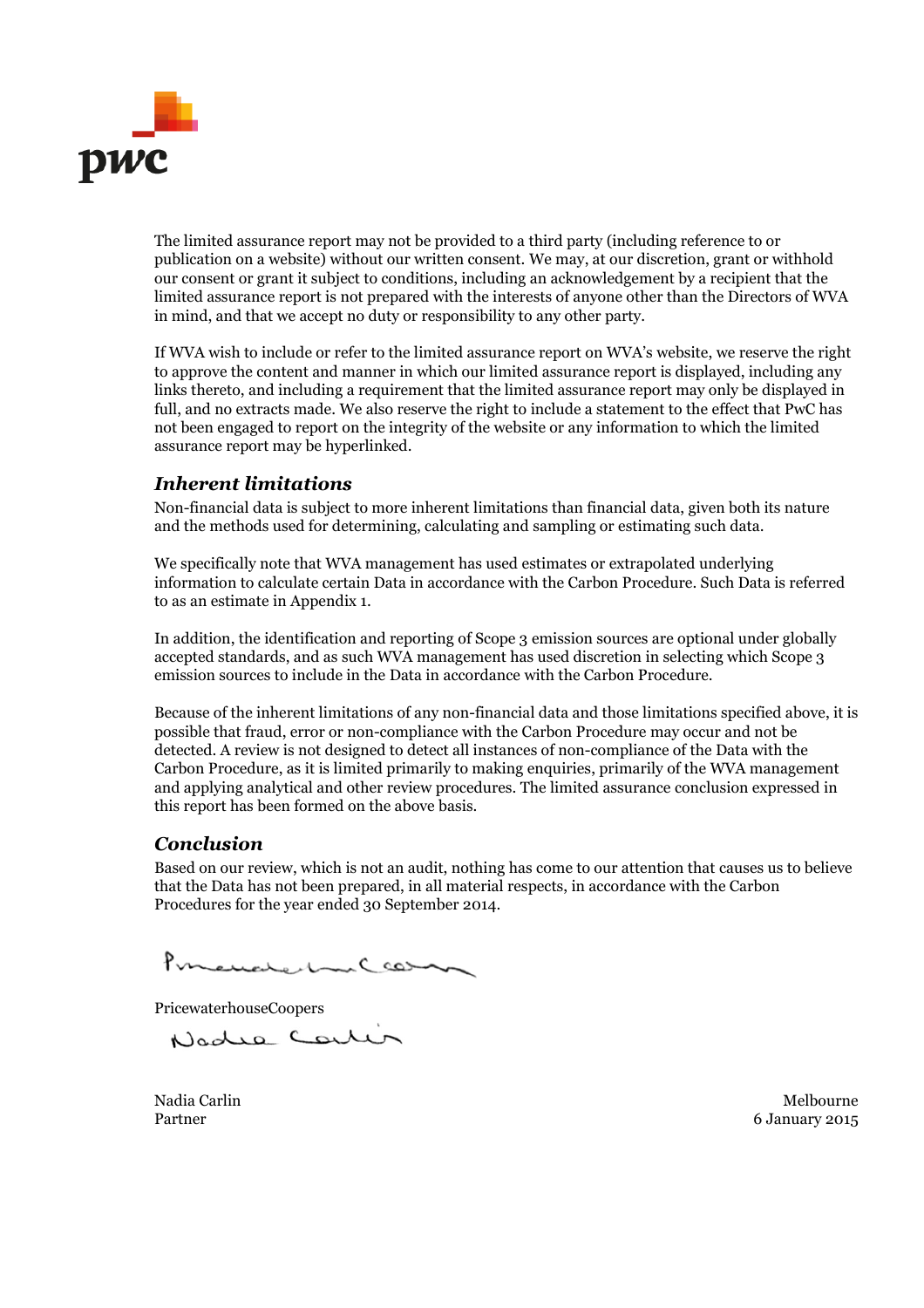

## *Appendix 1*

#### **Subject Matter/Data Estimate**

| Scope   | <b>Type</b>                          | 2014     | 2013     |
|---------|--------------------------------------|----------|----------|
|         |                                      | $tCO2-e$ | $tCO2-e$ |
| Scope 1 | Gas                                  | 215      | 128      |
| Scope 1 | Car Fleet                            | 170      | 161      |
| Scope 2 | <b>Electricity Consumption</b>       | 2,285    | 2,238    |
| Scope 3 | Air Travel (fuel only)               | 1,270    | 1,382    |
| Scope 3 | Paper                                | 1,510    | 405      |
|         | <b>Total Emissions before offset</b> | 5,450    | 4,314    |
|         | Gold Standard offsets purchased      | (3,473)  | (1,657)  |
|         | <b>Total emissions after offset</b>  | 1,993    | 2,657    |

#### **WVA's Carbon Footprint Management Procedure**

The methodology for calculating the Data is detailed below in an overview of key sections from the Carbon Procedure.

**Standards:** WVA calculates its GHG footprint in accordance with the Carbon Procedure and the National Carbon Offset Standard.

**Emissions calculations:** To calculate its GHG emissions, WVA uses the National Greenhouse Accounts Factors July 2014 (NGA Factors) released by the Department of Climate Change and Energy Efficiency. Air travel emissions are calculated based on EPA (Vic)/DCCEE (UK) factors.

**Base Year:** WVA has set the base year as the year ended 30 September. The accounting year for GHG emissions will be the year ended 30 September each year.

**Organisational Boundary:** WVA is a single standalone entity. Under this approach WVA's organisational boundary includes the WVA owned buildings and leased offices used for WVA's operations.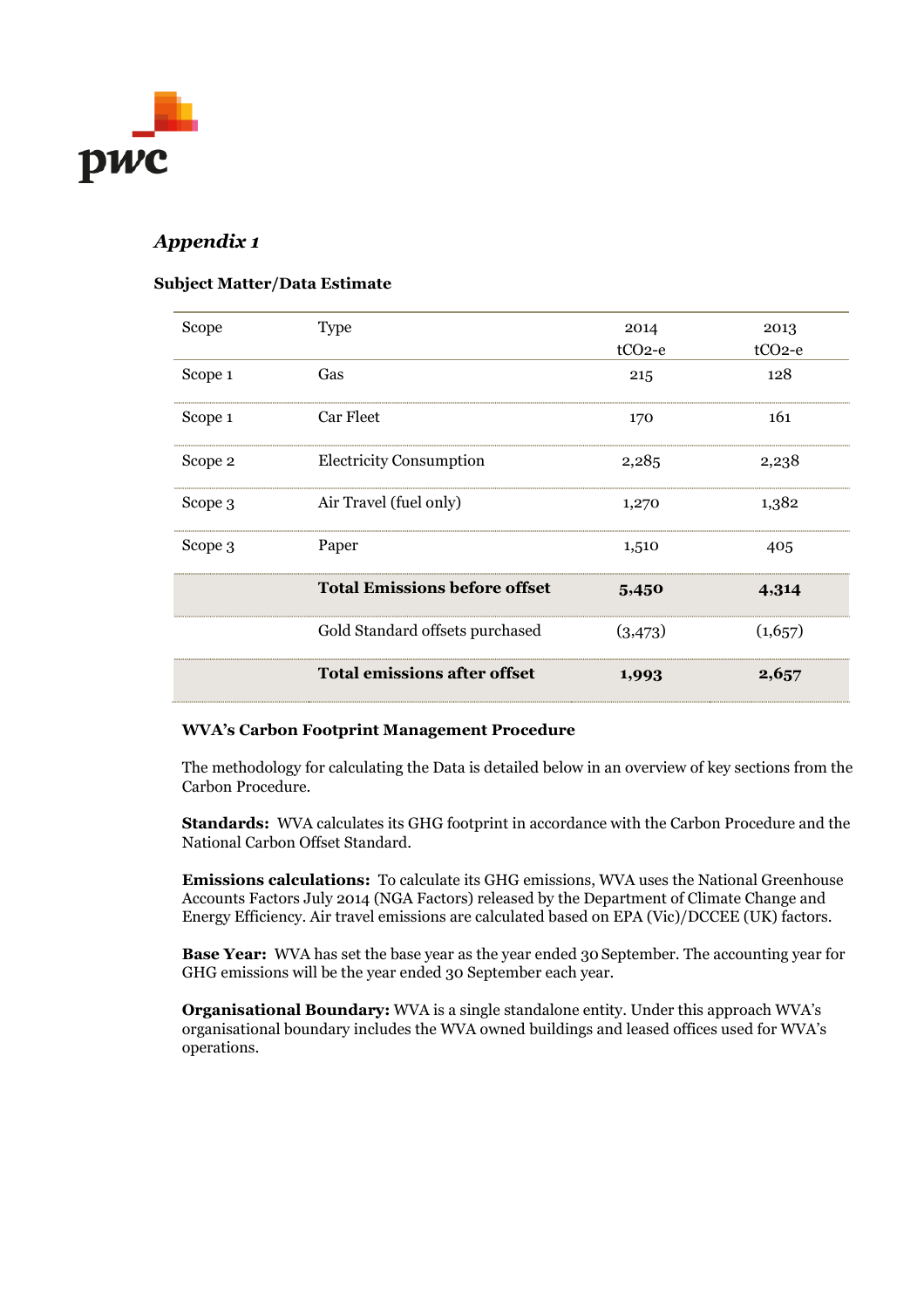

### **Measurement, Data Collection and Calculation method**:

Please refer to the Table above within Appendix 1 for the types of emissions included in WVA's carbon footprint.

| <b>Emissions</b><br>source   | Data collected/calculation method                                                                                                                                                        | <b>Records</b>                        |
|------------------------------|------------------------------------------------------------------------------------------------------------------------------------------------------------------------------------------|---------------------------------------|
| Site<br>electricity<br>usage | KWh consumed                                                                                                                                                                             | Electricity<br>suppliers'<br>invoices |
|                              | Multiplied by current local CO2-e emissions factors (Department<br>of Climate Change and Energy Efficiency, Australian National<br>Greenhouse Accounts factors)                          |                                       |
| <b>Site Gas</b><br>usage     | GJ of natural gas consumed/litres of LPG purchased                                                                                                                                       | Gas suppliers'<br>invoices            |
|                              | Multiplied by current local CO2-e emissions factors (Department<br>of Climate Change and Energy Efficiency, Australian National<br>Greenhouse Accounts factors)                          |                                       |
| Fuel use in<br>car fleet     | Litres of gasoline/diesel/ethanol consumed                                                                                                                                               | Fuel usage<br>records (fuel           |
|                              | Multiplied by current local CO2-e emissions factors (Department<br>of Climate Change and Energy Efficiency, Australian National<br>Greenhouse Accounts factors)                          | cards)                                |
| Paper usage                  | Quantity of paper used (number of reams or kg of paper)                                                                                                                                  | Paper<br>suppliers'                   |
|                              | $1 A4$ ream=2.5 kg                                                                                                                                                                       | invoices/emails                       |
|                              | Total kg to be multiplied by current CO2 -e emission factors (EPA<br>Victoria, Greenhouse Gas Emission Factors for Office Copy Paper,<br>Publication 1374.1 October 2013)                |                                       |
| Air travel                   | Kilometres travelled per flight sector                                                                                                                                                   | <b>Travel booking</b><br>agent report |
|                              | $1$ mile = $1.609344$ kilometres                                                                                                                                                         |                                       |
|                              | (http://en.wikipedia.org/wiki/Conversion_of_units#Length)<br>Kilometres travelled multiplied by current CO2-e emissions<br>factors                                                       |                                       |
|                              | (EPA Victoria's Greenhouse Gas Inventory Management Plan:<br>2012-13 Update, Publication 1562 April 2014 and 2014 Defra (UK)<br>Government GHG Conversion Factors for Company Reporting) |                                       |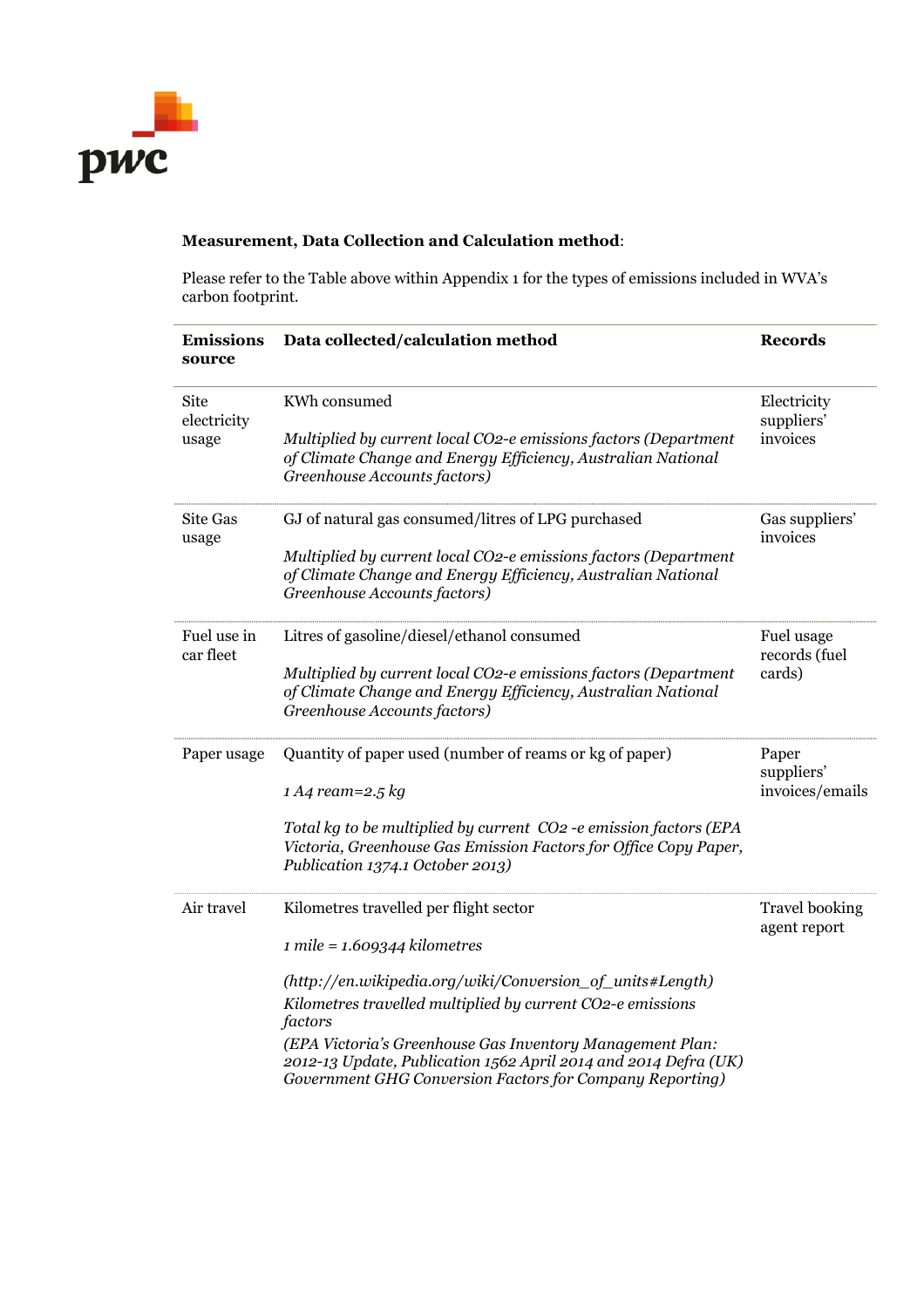

## *Appendix 2*

*Assurance work performed*

In a limited assurance engagement in accordance with ASAE 3000 *Assurance Engagements Other than Audits or Reviews of Historical Financial Information,* the evidence-gathering procedures are more limited than for a reasonable assurance engagement, and therefore less assurance is obtained than in a reasonable assurance engagement. The procedures selected depend on the practitioner's judgment, including the assessment of the risks of material non-compliance of the Data with the criteria set out in the Carbon Procedure. Within the scope of our work we performed amongst others the following procedures:

- A walkthrough meeting with management from WVA to obtain a detailed understanding of the Reporting Criteria ('the Criteria') that is used in the Carbon Procedure with specific focus on a review of the:
	- o Organisational and operational boundary; and
	- o Calculation and estimation methodology of the Data.
- Review and provide comment on the Criteria with regards to its suitability as a basis for assurance. The provision of limited assurance will be dependent upon the appropriateness of the Data, the suitability of the Criteria against which it is measured and the ability of us to obtain sufficient and appropriate evidence from WVA as and when requested. If we are unable to satisfy ourselves on each of these points we may be unable to proceed with a limited assurance engagement.
- Discussions with management to develop our understanding of the key reporting risks associated with the preparation of the Data and associated management controls.
- Confirm that all emissions sources, included and excluded as per the Criteria, have been adequately accounted for in the Data.
- Perform analytical procedures over the Data by analysing for monthly, non-seasonal fluctuations and obtain explanations from WVA for unexpected results.
- Select a sample of the Data for each emissions source (e.g. monthly electricity consumption) included within the calculation spreadsheets supporting the GHG emissions inventory for the period and obtain access to the related source data (e.g. invoices). Compare the totals reported in the calculation spreadsheets to the total per the source evidence and investigate any significant variances.